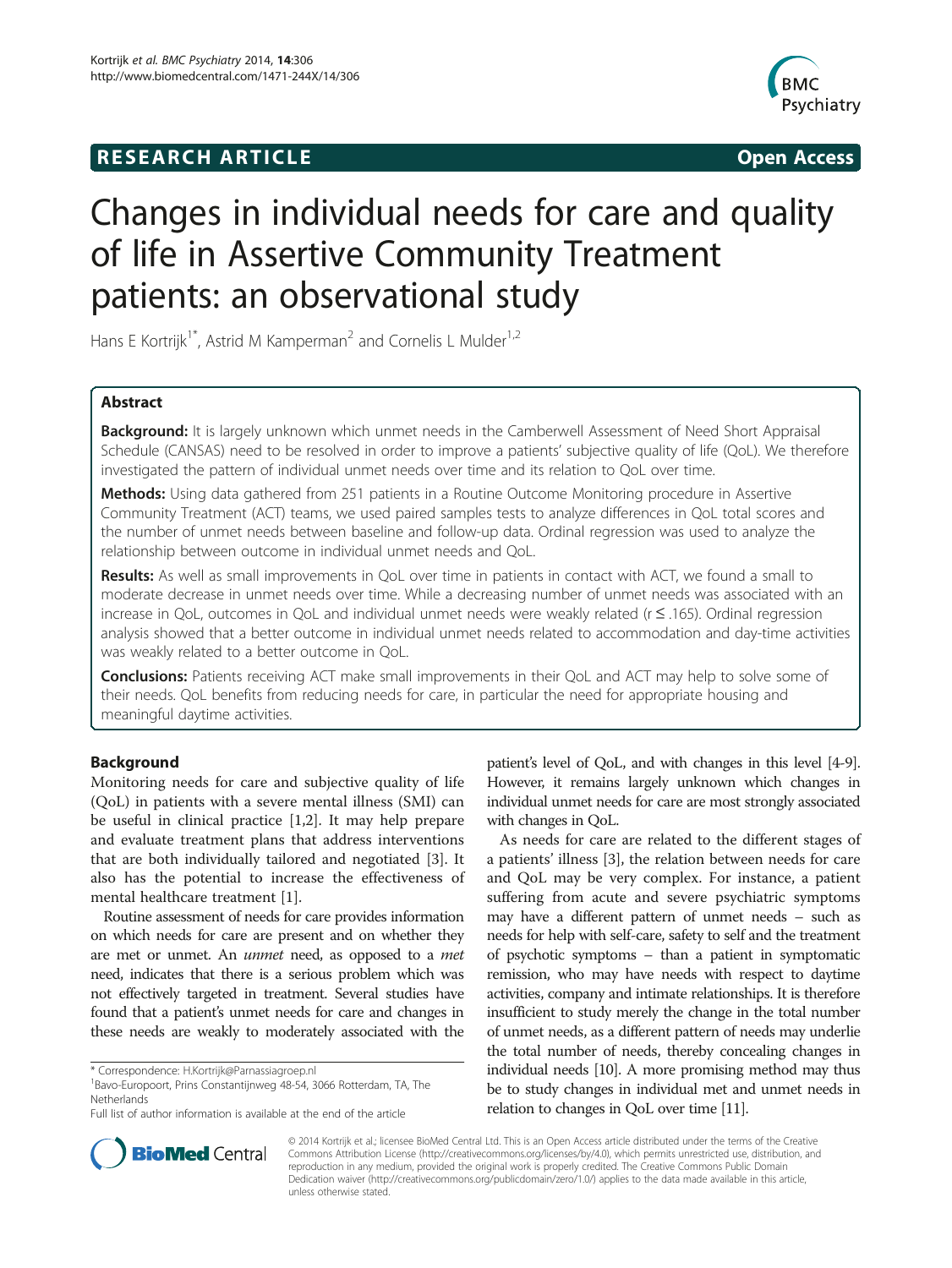In addition, because a better understanding of the relationships between individual needs for care and QoL is relevant for the implementation and tailoring of the mental health services, we focused on unmet needs, which, in previous studies, was associated with QoL [\[6](#page-7-0),[12\]](#page-7-0). Although this has been studied relatively extensively over the past decades, a focus on separate components of needs for care is fairly new.

Our objective was to investigate the pattern of individual unmet needs over time and its relation to QoL over time. For this objective, we a) proposed a classification of change and outcome in individual unmet needs and b) calculated criteria for clinically meaningful outcome in QoL by taking account of individual change and the level of QoL.

## Methods

## Setting

Data were collected in the context of a routine outcome monitoring procedure. Assessments were performed by trained independent raters (usually psychologists) and were planned every six to twelve months. These routine outcome monitoring assessments were available for clinicians to use in clinical practice when discussing treatment progress with the patient. Routine outcome monitoring data-collection was approved by the Dutch Committee for the Protection of Personal Data. Data for this study apply to the period from February 2002 to April 2012, and were used anonymously. By Dutch law, studies only using questionnaires, do not need formal evaluation by a Medical Ethical Committee, when data are used anonymously [\[13\]](#page-7-0). In addition, in a study such as this, not needing formal evaluation by a Medical Ethical Committee, also no informed consent was required considering the observational nature of the study and because all assessments were collected in the context of a Routine Outcome Monitoring procedure, without any additional burden on the patient.

The study involved patients from seven Assertive Community Treatment (ACT) teams in the city of Rotterdam, the Netherlands. Criteria for treatment by an ACT team were a) age 18 or older, b) having a severe mental illness, usually a psychotic or bipolar disorder (with or without a co-morbid substance use disorder); and c) lack of motivation to be treated at the start of ACT, such that assertive outreach was necessary.

The model fidelity of the ACT teams was assessed using the Dartmouth Assertive Community Treatment Scale (DACTS) [[14\]](#page-7-0). The mean of the total DACTS scores of the ACT teams was 3.5 (range: 2.9 – 3.8), meaning that, on average, ACT had been implemented with moderate success. On the human resources subscale, model fidelity was high (i.e., items that were awarded with scores 4–5). Low scores (i.e., items that were awarded with scores 1–2) were awarded to items pertaining to the nature of services subscale, such as intensity of services, frequency of contact, provision of dual disorder treatment groups, and role of consumers on team (i.e. consumers not involved in providing service) [\[15](#page-7-0)].

## Measures

## Camberwell Assessment of Need Short Appraisal Schedule (CANSAS)

The CANSAS – a modified version of the Camberwell Assessment of Need (CAN) [[16](#page-7-0)] – consists of 22 items [\[17](#page-7-0)]. To assess the need for care, it assesses health and social needs across the following domains: accommodation, food, looking after the home, self-care, daytime activities, physical health, psychotic symptoms, information, psychological distress, safety to self, safety to others, alcohol, drugs, company, intimate relationships, sexual expression, childcare, basic education, telephone, transport, money, and benefits. Each item is scored 0 (no problem), 1 (met need) or 2 (unmet need). The reliability of the English version of the CANSAS is acceptable [\[18,19\]](#page-7-0). The needs for care were assessed using a Dutch translation of the CANSAS [\[20,21](#page-7-0)].

## Quality of life scale

The Cumulative Needs for Care Monitor (CNCM) quality of life scale was used to measure subjective quality of life (assessed in Dutch) [\[20,21](#page-7-0)]. This instrument was based on the Lancashire Quality of Life Profile [\[22\]](#page-7-0) and was very similar to the Manchester Short Assessment of Quality of Life scale (MANSA) [\[23](#page-7-0)], which consists of six items [[24](#page-7-0)]: financial situation, accommodation/living situation, relationship with others, physical health, psychological health, and life as a whole. These are rated on a 7-point scale  $(1 = "Couldn't be worse" to 7 = "Couldn't be better").$ This scale has strong correlations with the Lancashire Quality of Life Profile [[21](#page-7-0)].

## Motivation item

The scale for assessing motivation for treatment was adapted from the Severity of Psychiatric Illness scale [[25-27\]](#page-7-0), an observer-rated scale covering the last two weeks. It was scored in five categories  $(0 = "Highly motivated"$  to  $4 =$ "Lack of motivation") in the same way as the Health of the Nation Outcome scales (HoNOS; [[28](#page-7-0)[,29](#page-8-0)]). The psychometric properties of the English and Dutch HoNOS total scores have been found to be acceptable [[28,](#page-7-0)[29](#page-8-0)].

## Analyses

SPSS version 18.0 was used for all analyses. In the routine outcome monitoring data we identified 827 eligible patients, i.e., patients who had had at least two routine outcome monitoring assessments. For analytical purposes we used only complete records of CANSAS (from which no more than 5 items were missing; missing values were then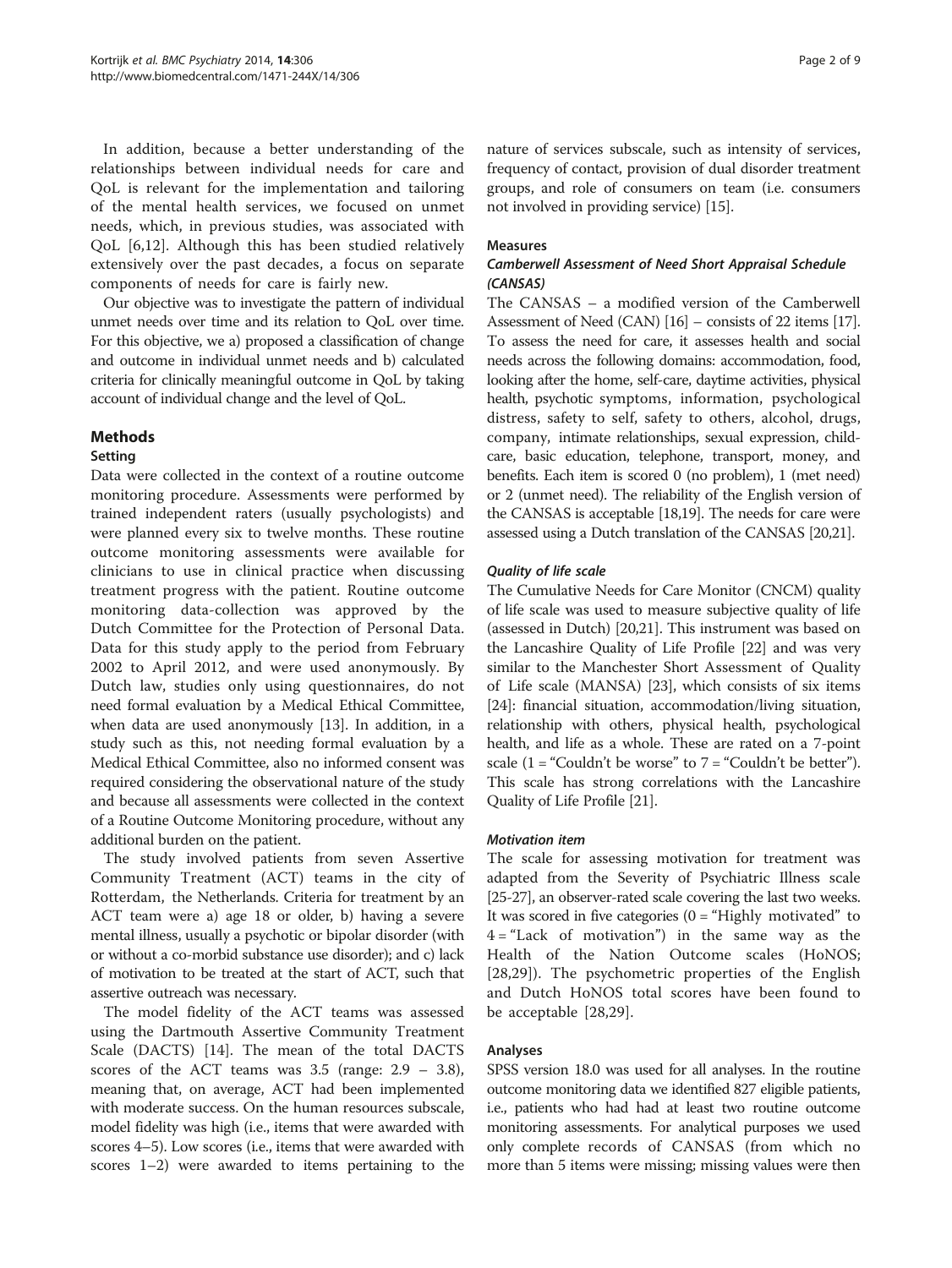regarded as no need for care) and QoL assessment, and found that 251 patients had completed both the CANSAS and QoL in two consecutive assessments. Descriptive statistics (i.e. means, standard deviations, median, inter-quartile range and percentages) were calculated for outcome variables and patient characteristics. Pearson's chi-square tests were used for categorical data, and independent samples t-tests for normally distributed data. Paired samples T-tests were used to compare pairwise baseline and follow-up scores for normally distributed data; related-samples Wilcoxon Signed Rank Tests were used for non-normally distributed data. For analytical purposes, the scale for assessing motivation for treatment was dichotomized into two groups (score 0 to 2 and score 3 to 4).

To analyze the associations between changes in QoL over time and changes in the number of unmet needs, we used a regression analysis in which the dependent variable was QoL total score (T1; second available routine outcome monitoring assessment). The determinants were 1) number of unmet needs (T0; first available routine outcome monitoring assessment); 2) QoL total score (T0; first available routine outcome monitoring assessment); 3) changes in number of unmet needs over time, and 4) an interaction (T0 QoL total score \* change in number of unmet needs over time).

Then, to study the association between treatment duration and outcome in QoL over time (i.e. to determine whether or not a patient responded to treatment [[30](#page-8-0)]), we determined 1) criteria for clinically meaningful change, and 2) cut-off points between a low and high level of QoL [[31](#page-8-0)]. This combination of both approaches allowed us to look beyond the traditional method of change scores, as it created a hierarchy of outcomes for the QoL scores over time on the basis 1) of the degree of change and 2) of the classification of the total score.

These criteria were calculated using a distribution-based method and an anchor-based method. Distribution-based methods, such as the standard error of measurement (SEM; for formula see [Appendix](#page-7-0)), use statistical characteristics of the data (e.g., standard deviation and measurement precision of the instrument), and provide an estimation of test error which can be used to interpret a patients' score in a test. The SEM corresponds to a clinically meaningful amount of change in total score (difference between T0 and T1) [\[30-33\]](#page-8-0).

Anchor-based methods are used to identify cut-off points to differentiate between a low and high level of QoL [\[33](#page-8-0)]. Total score cut-off points can be calculated by determining the likelihood that patients who report satisfaction in all QoL domains will exceed that of patients who report dissatisfaction in one or more QoL domain. Patients were considered to have a low QoL if they did not report being satisfied in all the QoL items

(i.e., a score below 5 in one or more of the QoL items). The clinical significance (CS) cut-off point between a low and high level of QoL was computed (for formula see [Appendix\)](#page-7-0). After these calculations, we combined these criteria (SEM and CS cut-off) to create a model in which meaningful change and a classification of the severity were integrated (according to the Jacobson and Truax approach [\[34](#page-8-0)]). By combining the classification (CS-cut-off of 33) and the meaningful change criteria (4-point change), this created 10 possible groups, which were further combined into 4 QoL-change groups for analytic purposes.

The QoL meaningful change and outcome classification was:

- [1] Very poor: WORSENED from high to low quality of life; WORSENED within low quality of life
- [2] Fair to poor: STABLE within low to high quality of life; STABLE within low quality of life; STABLE within high to low quality of life
- [3] Good: IMPROVED within low quality of life
- [4] Very good: STABLE within high quality of life; IMPROVED within high quality of life; IMPROVED from low to high quality of life

To investigate the change and outcome in individual unmet needs for care (score 2 on individual CANSAS items) in relation to 1) level of QoL and 2) meaningful change in QoL, we created 4 groups for each CANSAS item.

Classification of change and outcome in individual CANSAS items:

- [1] Very poor: T0 unmet need & T1 unmet need
- [2] Poor: T0 no unmet need & T1 unmet need
- [3] Good: T0 unmet need & T1 no unmet need
- [4] Very Good: T0 no unmet need & T1 no unmet need

To examine the relation between change and outcome in individual CANSAS items (group 1–4) and meaningful change and outcome in QoL (groups 1–4), we used bivariate Spearman correlation coefficients (22 correlations).

After these preliminary analyses, we performed an ordinal regression analysis that included CANSAS items as determinants (22 items; each categorized into 4 groups) and QoL as dependent variable (the 4 groups above). The ordinal regression started with stepwise forward selection in which determinants required a probability value of  $P < 0.25$  for entry into the model. Then, using stepwise backward elimination and a log likelihood test, the determinants were removed at a probability value of  $P > 0.05$ [[35](#page-8-0)]. As two determinants (CANSAS items 10 'safety to self' and 21 'money') violated the proportional odds assumption, they were excluded from the model-fitting procedure.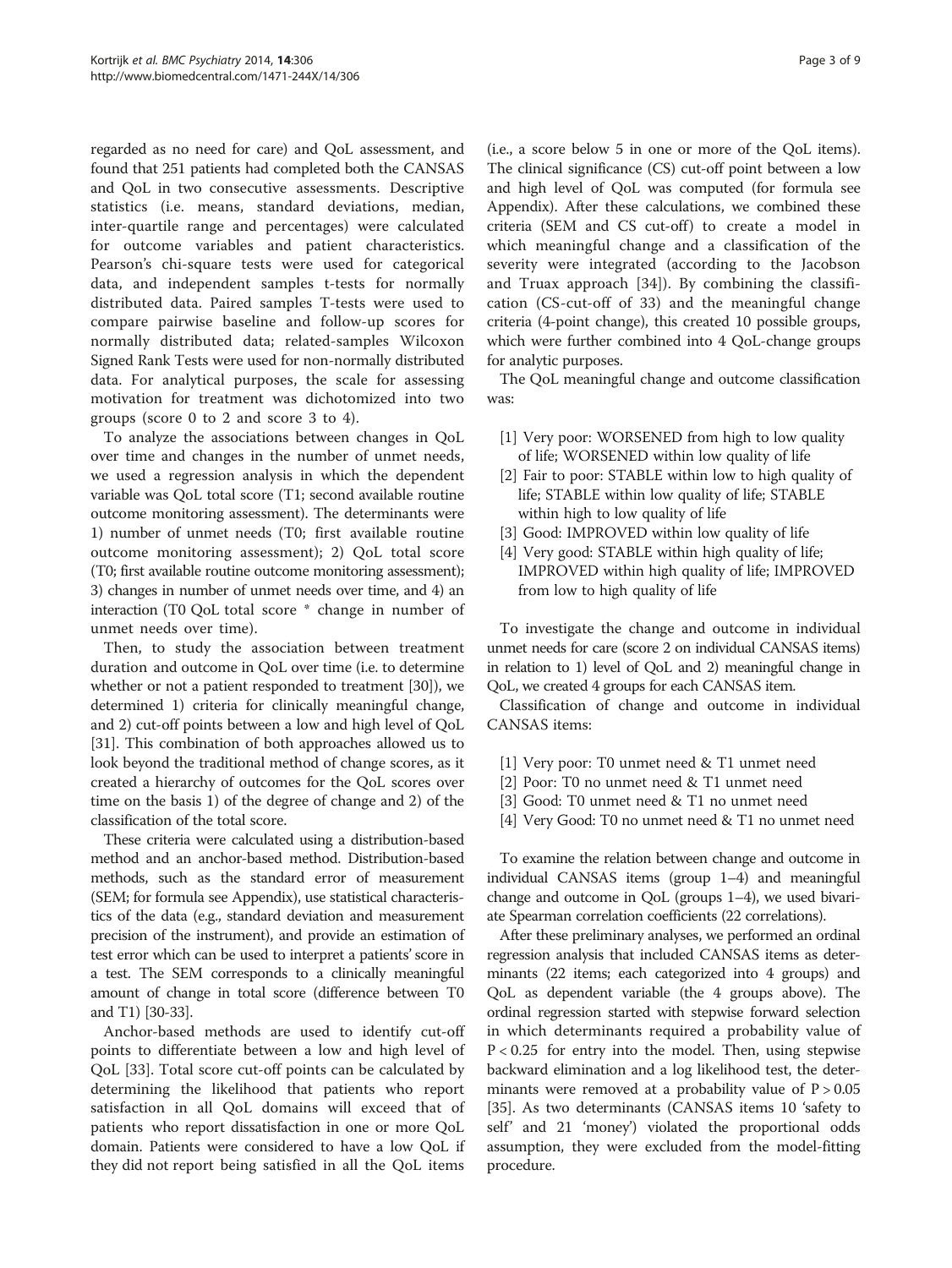## Results

## Patient characteristics

Most of the 251 patients who were selected for this study were male (73%). Their mean age was 40 years, and most had been diagnosed with a psychotic disorder (62%). Thirty-four percent were diagnosed with a substanceuse-related disorder and 10% with a mood disorder. Twenty-four percent had a missing or deferred diagnosis. Patients had a median number of 5 unmet needs at T0 and a mean QoL total score of 25.9 (SD = 7.8). The duration of follow-up was  $.9$  years (SD = .5).

There were some clinical differences between patient characteristics in both samples (selected  $(N = 251)$  and non-selected  $(N = 576)$ ). More of the patients who were included had been diagnosed with a substanceuse-related diagnosis (Pearson's chi square =14.073, df = 1, p < .05; OR = 1.745; 95% CI 1.342 - 2.584). The patients who were included were also more motivated for treatment then those who were excluded (Pearson's chi square =31.811, df = 1, p < .05; OR =2.787; 95% CI 1.935 – 4.013). There were no other significant differences between the patient samples (sex, age, psychotic disorders, mood disorders, and number of unmet needs at T0).

## Changes in quality of life

Over time, the mean QoL total score increased from 25.9  $(SD = 7.8)$  to 28.6  $(SD = 7)$ . A paired samples T-test showed that this was a significant improvement ( $t = -5.712$ ,  $df = 250$ ,  $p < .001$ ). According to Cohen's rule-of-thumb, this corresponds to a small effect size  $(d = .36)$  $(d = .36)$  $(d = .36)$  [36].

We calculated a cut-off score of 33, which indicated that 201 patients had had a low QoL at T0, and 50 patients a high QoL. At T1, 186 patients had a low QoL and 65 a high QoL; 99 (39.4%) had improved in their QoL score (i.e. a positive change of 4 or more points); and 115 (45.8%) had remained stable (a change score within the range of  $-3$  to  $+3$ ). In 37 patients (14.7%), QoL score deteriorated (i.e. a negative change of 4 or more points).

Figure [1](#page-4-0) presents a scatterplot showing the longitudinal changes in the 251 ACT patients' QoL total scores. The SEM (meaningful change) and clinical significance (CS) cut-off have both been plotted. Distribution of the QoL change and outcome classification was as follows:

- [1] Very poor: WORSENED from high to low quality of life; WORSENED within low quality of life  $(N = 37 (14.7%)$
- [2] Fair to poor: STABLE within low to high quality of life; STABLE within low quality of life; STABLE within high to low quality of life  $(N = 89 (35.5\%)$
- [3] Good: IMPROVED within low quality of life  $(N = 65 (25.9\%))$

[4] Very good: STABLE within high quality of life; IMPROVED within high quality of life; IMPROVED from low to high quality of life  $(N = 60 (23.9%)$ 

## Changes in total unmet needs for care

Intercorrelations among outcomes on CANSAS variables turned out to vary substantially, from non significant (165 out of the 231 possible correlations) and small to large. While the size of most correlations (142) lay below .1, eighty-two were in the range of .1 - .3 (small), and only six were in the range of .3 - .5 (moderate). One was  $> 0.5$  (large).

The five unmet needs reported most at T0 and T1 were daytime activities (T0 74%; T1 57%); company (T0 72%; T1 62%); intimate relationships (T0 52%; T1 45%); psychological distress (T0 39%; T1 31%); and psychotic symptoms (T0 34%; T1 27%).

At T0 the median number of unmet needs was 5 (IQR: 3–7); at T1 it was 4 (IQR: 2–5). To analyze change in the number of unmet needs over time, we used a relatedsamples Wilcoxon signed-rank test, which showed that the number of unmet needs over time declined significantly  $(Z = -6.951; p < 0.001)$ . According to Cohen's rule-of-thumb, this corresponds to a moderate effect size  $(r = .38)$ .

## Changes in total needs for care and its association with quality of life

Using regression analysis, we studied whether change in the number of unmet needs over time or an interaction between quality of life at baseline and change in the number of unmet needs over time predicted quality of life at follow up (T1). In this regression analysis we corrected for baseline QoL (T0) and the number of unmet needs (T0). The regression analysis showed that change in the number of unmet needs (determinant variable) was significantly associated with QoL at T1, a decrease in the number of unmet needs predicts higher QoL T1 scores. The negative interaction term suggests that the decrease in unmet needs in patients with high T0 QoL scores was less positively associated with QoL at T1. As calculated by r2 of .423, this set of determinants had a large impact on QoL total score at T1 (Table [1\)](#page-4-0).

## Changes in individual needs for care and quality of life

Table [2](#page-5-0) shows the Spearman correlation coefficients between the change and outcome classification on individual CANSAS items (group 1–4; ranging from very poor to very good outcome) and the QoL meaningful change and outcome classification (group 1–4; ranging from very poor to very good outcome). We computed the correlations between 22 individual CANSAS items and QoL. The positive correlations for six items (accommodation, self-care, daytime activities, psychotic symptoms, company and money) with QoL suggested an association between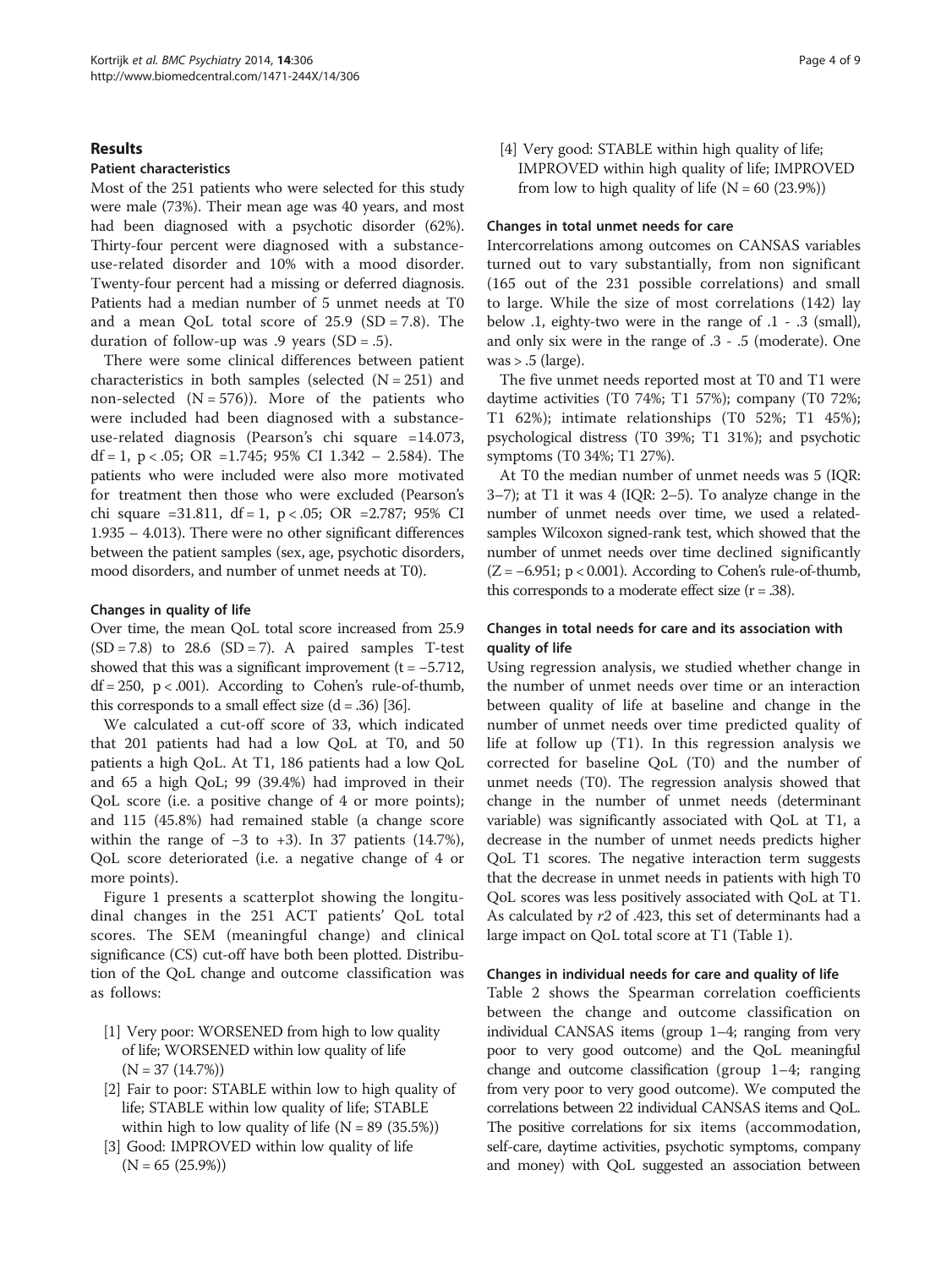<span id="page-4-0"></span>

the need for care in question and QoL. The strength of the associations between individual CANSAS items and on QoL ranged from very weak (14 items) to weak (8 items).

Due to the risk of false positives brought by our computation of 22 correlations, we performed a multivariate ordinal regression analysis; see Table [3.](#page-6-0) The results show that a contribution to a better QoL classification (meaningful change and outcome) was made by having no unmet needs over time, or by having unmet needs resolved (good outcome) on CANSAS items accommodation (marginally significant) and daytime activities (approaching a level of significance). The odds ratios

indicate weak associations between individual unmet needs and QoL. As expected, the pseudo R2 (Nagelkerke) (.075) indicated that there is only a weak association between the changes and outcome in individual CANSAS items and meaningful change and outcome in QoL.

## **Discussion**

Although our results show that QoL improved over time in patients in contact with ACT teams, the effect was small at group level. But this does not mean that functioning on individual level did not change. At an individual level, while QoL improved in 39% of the ACT patients, it remained stable in 46%, while 15%

Table 1 Linear regression analysis of Quality of Life scores at follow-up

| 95% confidence interval |
|-------------------------|
|                         |
| $16.04 - 23.139$        |
| $-1.295 - 626$          |
| $.378 - .58$            |
| 1.546 - 2.786           |
| $-071 - 023$            |
|                         |

Quality of Life (QoL); ^ positive change indicates fewer needs at follow-up; R2: .423; F (df = 4, df = 246) = 45.148, p < .001.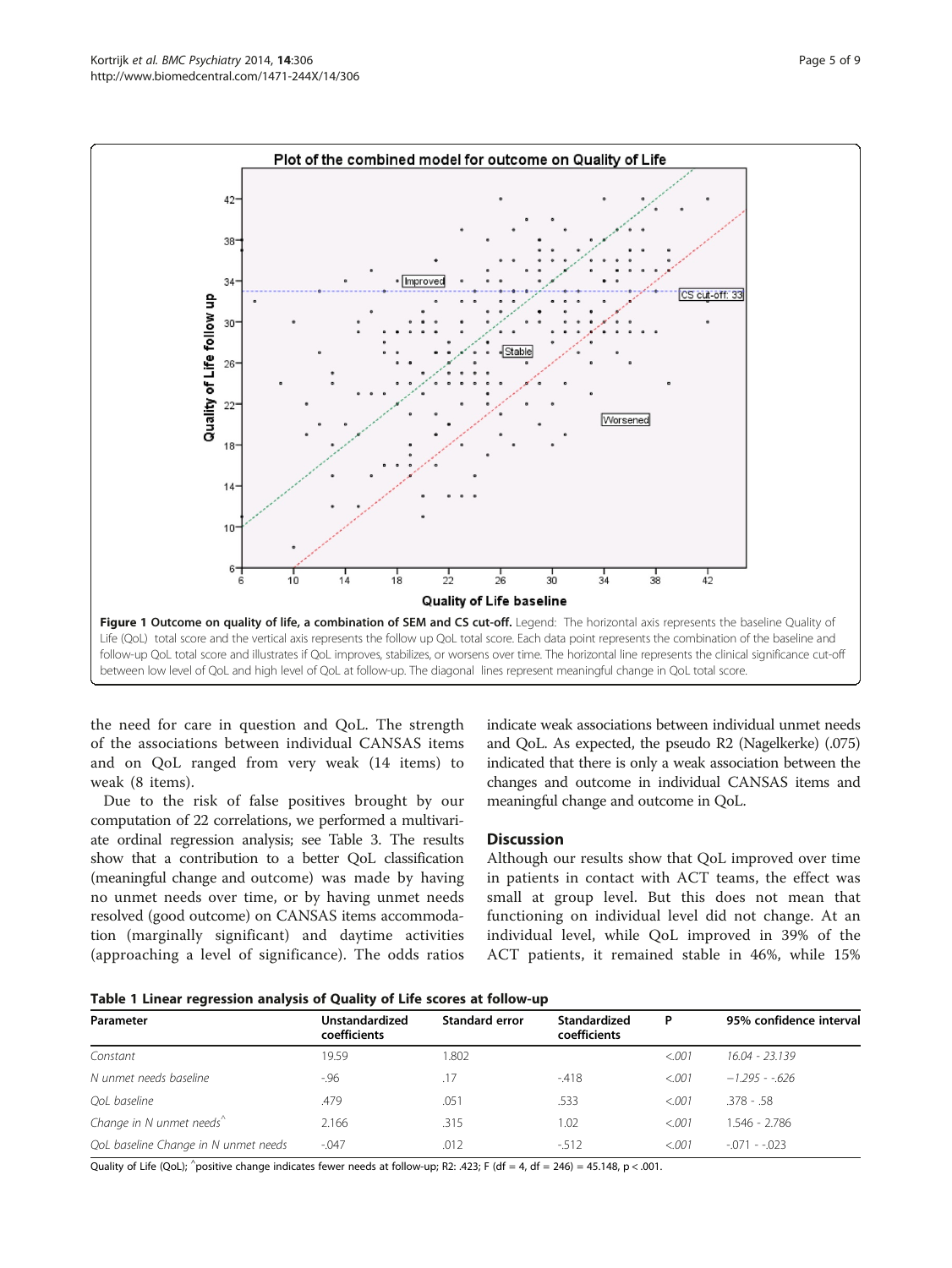<span id="page-5-0"></span>Table 2 Correlation between outcome in individual CANSAS items (range 1–4: very poor to very good) and outcome in QoL (range 1–4: very poor to very good)

| 1. accommodation           | $.13*$              |
|----------------------------|---------------------|
| 2. food                    | $-.004$             |
| 3. looking after the home  | .034                |
| 4. self-care               | $.147*$             |
| 5. daytime activities      | $.165***$           |
| 6. physical health         | .031                |
| 7. psychotic symptoms      | $.137*$             |
| 8. information             | .085                |
| 9. psychological distress  | .11                 |
| 10. safety to self         | .102                |
| 11. safety to others       | $-0.057$            |
| 12. alcohol                | .042                |
| 13. drugs                  | .036                |
| 14. company                | $.148$ <sup>*</sup> |
| 15. intimate relationships | .072                |
| 16. sexual expression      | .002                |
| 17. childcare              | $-0.087$            |
| 18. basic education        | $-063$              |
| 19. telephone              | .092                |
| 20. transport              | .055                |
| 21. money                  | .125                |
| 22. benefits               | .063                |

\* Correlation is significant at the 0.05 level (2-tailed). \*\*Correlation is significant at the 0.01 level (2-tailed).

of patients said that their QoL had deteriorated. This finding was paralleled by a small to moderate decline in the number of unmet needs. Importantly, we found evidence that both were related: positive changes in QoL were associated with positive changes in unmet needs. As we had expected on the basis of the range of the QoL instrument, there was an interaction between QoL at T0 (first available routine outcome monitoring assessment) and a decrease in the number of unmet needs. This means that if patients already have high QoL scores at T0, the relation between change in unmet needs and QoL at T1 (second available routine outcome monitoring assessment) is less favorable.

Our finding that a reduction in unmet needs is weakly associated with improvements in QoL is consistent with that of previous studies examining this relationship [[5,7,8,12\]](#page-7-0).

#### Change in individual unmet needs and QoL

What we found was a pattern of weak correlations between QoL (meaningful change and outcome) and unmet needs (positive change and good outcomes) for accommodation, self-care, daytime activities, psychotic symptoms, company, and money (all of which are related to areas of self-care, mental health and rehabilitation).

These correlations are quite consistent with our findings in the ordinal regression analysis, which indicated a significant relation between QoL (meaningful change and outcome) and unmet needs (positive change and good outcomes) for accommodation and daytime activities. Self-care, information and company were non-significantly related, which may suggest no association or a nonlinear relationship with QoL or an interaction.

Overall, the relation between individual CANSAS items and QoL was only small. As this is consistent with another study on change in QoL [\[5](#page-7-0)], it was to be expected. The pattern we found is partly congruous with the results in a Spanish sample [\[5\]](#page-7-0), which found a significant association between low QoL and the presence of unmet needs with regard to accommodation, daytime activities, company, intimate relationship, and sexual expression. The partial difference between these results may be explained by differences in study design – note, for example, that neither QoL nor unmet needs were assessed longitudinally.

#### Clinical implications

We stress that change and outcome with regard to individual unmet needs were associated only weakly with meaningful change and outcome in QoL. Improvement in observer-rated unmet needs may thus account only partly for improvements in quality of life. This may mean that other factors beside the unmet needs assessed in the CANSAS contribute to a high or low QoL. For example, insight into illness may be associated with low quality of life [[37\]](#page-8-0).

Many patients have unmet needs at T1, especially with regard to daytime activities, company, intimate relationships, psychological distress and psychotic symptoms (range 27% - 62%). Many unmet needs thus remain unmet, indicating that, despite ACT, many patients with an SMI still suffer from considerable disability. Together with the many minor intercorrelations between outcomes in individual CANSAS items, this finding may mean that outcomes regarding unmet needs are interrelated, in the sense that an unmet need in one area may have a detrimental effect on needs in other areas [\[38\]](#page-8-0). For example, due to homelessness (living on the streets or in shelters), patients may have only a limited ability for self-care.

With regard to the objective of helping patients in contact with ACT achieve a better quality of life, clinicians should, whenever there is an unmet need, help them find a safe place to stay, and should help them regain a healthy and productive lifestyle. Although we found only weak associations, clinicians may be able to improve QoL if they cover patients' needs for accommodation and daytime activities. However, it is shown by the high number of unmet needs at T1 that this will not be easy.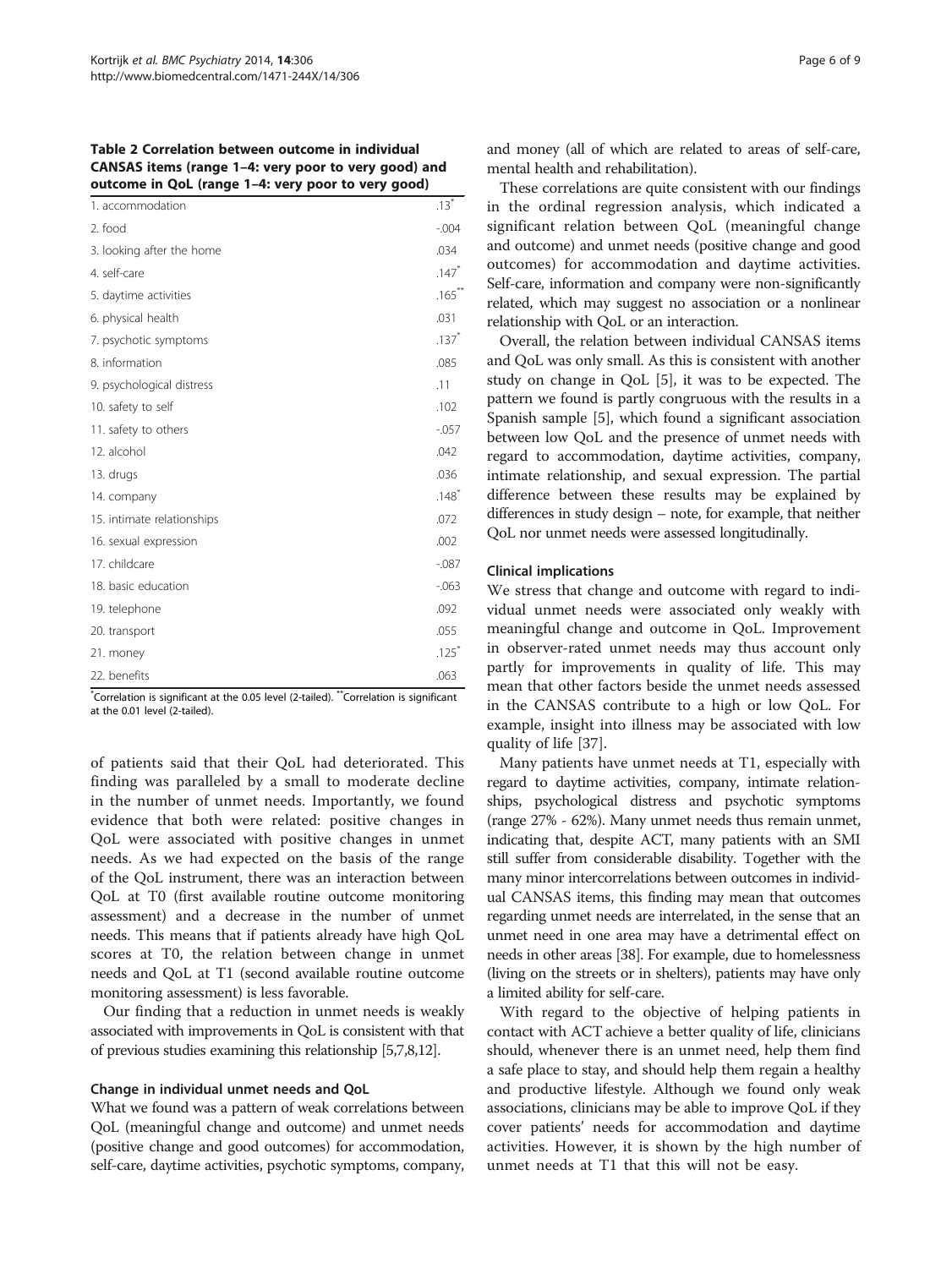|                     |                       | $E$ (beta) <sup>**</sup> |                          | E (Std. Error)           | Sig.                     | 95% confidence interval        |  |
|---------------------|-----------------------|--------------------------|--------------------------|--------------------------|--------------------------|--------------------------------|--|
|                     |                       |                          |                          |                          | Lower bound<br>E (beta)  | <b>Upper bound</b><br>E (beta) |  |
|                     |                       |                          |                          |                          |                          |                                |  |
| Thresholds          | Qol 1: very poor      | 4.043                    | 2.553                    | .136                     | 0.644                    | 25.383                         |  |
|                     | Qol 2: fair to poor   | 25.504                   | 2.602                    | .001                     | 3.914                    | 166.174                        |  |
|                     | Qol 3: good           | 85.153                   | 2.646                    | .000                     | 12.649                   | 573.268                        |  |
|                     | Qol 4: very good      |                          | $\overline{\phantom{a}}$ | $\overline{\phantom{a}}$ | $\overline{\phantom{a}}$ | $\overline{\phantom{a}}$       |  |
| CANSAS <sup>*</sup> | . accommodation       | 1.278                    | 1.128                    | .042                     | 1.009                    | 1.618                          |  |
|                     | 4. self-care          | 1.292                    | 1.211                    | .182                     | 0.887                    | 1.88                           |  |
|                     | 5. daytime activities | 1.216                    | 1.107                    | .054                     | 0.997                    | 1.483                          |  |
|                     | 7. psychotic symptoms | 1.217                    | 1.183                    | .243                     | 0.875                    | 1.693                          |  |
|                     | 14. Company           | 1.151                    | 1.101                    | .144                     | 0.953                    | 1.39                           |  |

<span id="page-6-0"></span>Table 3 Ordinal regression analysis of the relation between outcome in QoL and outcome in individual unmet needs Parameter estimates - QoL groups\*

\* Pseudo R-Square (Nagelkerke) = .075; Goodness-of-Fit Pearson Chi-Square = 288.828. df = 265. p = .151.

CANSAS items 10 and 21 were excluded form the modeling process.

\*\*The parameter estimates represent the ratio of the odds for very poor to very good QoL outcome (range 1–4) and for very poor to very good outcome on individual CANSAS items (range 1–4).

A ratio above 1.0 means that better outcome on CANSAS items increases the odds of better QoL over time.

To ensure that the full range of these problems is treated, we believe it is important to routinely assess subjective quality of life and needs for care.

#### Strengths and limitations

This study has two notable strengths. First, the statistical analysis we proposed takes account a) of individual change and outcome in QoL, and b) of change and outcome in individual needs for care. This method allows us to determine which unmet needs are most strongly related to QoL. Secondly, our study comprised a sample of difficult-to-engage patients.

The study has five main limitations. First, as an observational study, its design does not enable us to draw any causal inferences. For instance, many patients have contact with other services as well as their ACT – potential influences for which we are unable to control.

Secondly, as patients at the start of ACT may be at their worst, our results may be influenced by regression to the mean, a tendency for high or low scorers to regress to the mean at the second measurement. We therefore recognize that the presence of potentially uncontrolled elements may have influenced outcome.

Thirdly, we used a subjective QoL measure that led collaborative patients to be selected more than others. Because a higher level of psychosocial problems is associated with less motivation for treatment in severely mentally ill patients [\[27](#page-7-0)], this may have biased our results (i.e. towards an overestimation of treatment success). However, more of the patients who were included had a substance use disorder, and thus a higher risk of poor treatment outcome [[39](#page-8-0)]. These two factors may have had a counteracting effect on the estimates of treatment

outcome. It is also possible that the relationships between QoL and unmet needs differed between patient groups with a dual diagnosis and those without.

In an effort to deal with the missing QoL records, missing data for a subject were replaced by the mean value of the other QoL items from that subject. This method meant that the amount of missingness remained substantial (286 patients out of 827). After imputation, there was therefore no noticeable change in the proportion of patients with a high or low QoL, or in the degree of change (results not shown).

Fourthly, because we calculated the criteria for meaningful outcome (SEM or cut-off scores) on the basis of patients in contact with ACT teams, our classification of outcome on QoL may seem arbitrary. Similarly, as we have found no reference data on meaningful outcome criteria for the QoL items we used, the hierarchy in which we classified QoL outcomes was also arbitrary. Although our results on change and outcome in the CANSAS and QoL are congruous with those of other studies [[5-9\]](#page-7-0), we cannot conclude that this validates our proposed methodology. A future validation research with alternative outcome measures may therefore show how our proposed method (classification of QoL) will generalize to an independent data-set.

The fifth limitation is that some of the needs for care items (such as accommodation, company, money, physical health and psychological distress) are also included in the overall QoL measure. Obviously, there is some overlap between the two measures, and correlations are likely between the QoL measure and needs-for-care items, though it is clear from our results on the relationship between needs for care and QoL that not all needs for care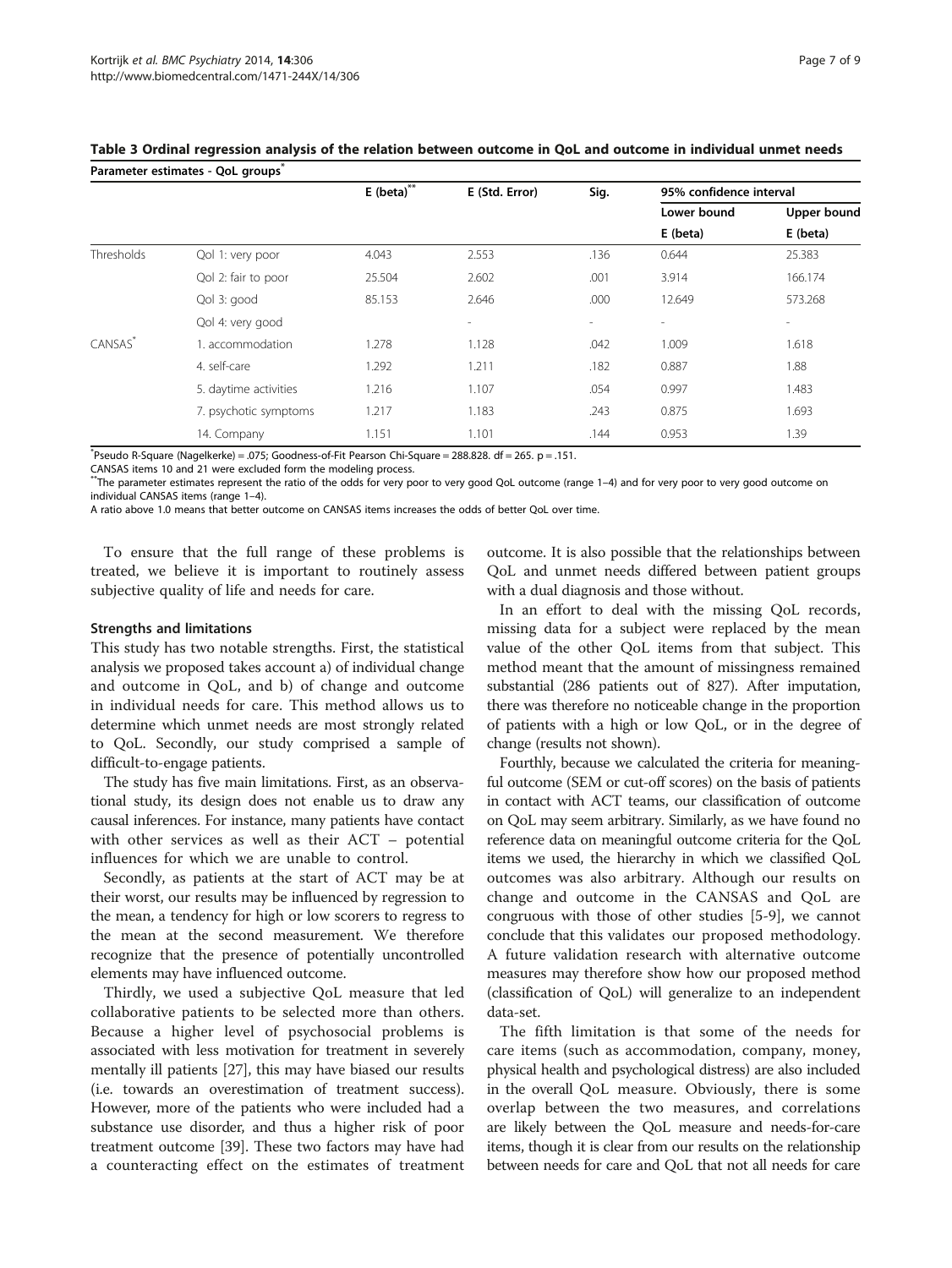<span id="page-7-0"></span>are important for quality of life, and certainly not equally important.

## Conclusions

In conclusion, patients receiving ACT make small improvements in their QoL and ACT may help to solve some of their needs. Furthermore, a reduction in unmet needs is weakly associated with improvements in QoL.

More specifically, QoL benefits from reducing needs for care, in particular the need for appropriate housing and meaningful daytime activities.

## Appendix

The SEM was calculated as  $SD_0 \times \sqrt{(1 - \alpha)}$ , where  $SD_0$  is the standard deviation of the T0 observations and  $α$  is Cronbach's coefficient Alpha.

The clinical significance (CS) cut-off point between a low and high level of QoL was computed as follows:  $((mean_{low} \times SD_{high}) + (mean_{high} \times SD_{low})/(SD_{low} + SD_{high}).$ 

#### Competing interests

The authors declare that they have no competing interests.

#### Authors' contributions

HK: participated in the design of the study, performed the statistical analysis and drafted the manuscript. AK: provided advice on the statistical analyses, assisted with interpreting and reporting the results, and helped to draft the manuscript. CLM: was involved in the design of the study, assisted with interpreting and reporting the results, and provided help with writing the manuscript. All authors read and approved the final manuscript.

#### Acknowledgements

We thank David Alexander who provided medical writing services of on behalf of the investigators listed in this project.

#### Author details

<sup>1</sup> Bavo-Europoort, Prins Constantijnweg 48-54, 3066 Rotterdam, TA, The Netherlands. <sup>2</sup>Department of Psychiatry, Epidemiological and Social Psychiatric Research Institute, Erasmus University Medical Centre, 's-Gravendijkwal 230, 3015 Rotterdam, CE, The Netherlands.

#### Received: 17 April 2014 Accepted: 18 October 2014 Published online: 18 November 2014

#### References

- Slade M: Routine outcome assessment in mental health services. Psychol Med 2002, 32(8):1339–1343.
- Slade M, McCrone P, Kuipers E, Leese M, Cahill S, Parabiaghi A, Priebe S, Thornicroft G: Use of standardised outcome measures in adult mental health services: randomised controlled trial. Br J Psychiatry 2006, 189:330–336.
- 3. Drukker M, van Os J, Dietvorst M, Sytema S, Driessen G, Delespaul P: Does monitoring need for care in patients diagnosed with severe mental illness impact on psychiatric service use? comparison of monitored patients with matched controls. BMC Psychiatry 2011, 11:45.
- 4. Wiersma D, van Busschbach J: Are needs and satisfaction of care associated with quality of life? an epidemiological survey among the severely mentally ill in the Netherlands. Eur Arch Psychiatry Clin Neurosci 2001, 251(5):239–246.
- Ochoa S, Haro JM, Autonell J, Pendàs A, Teba F, Màrquez M: Met and unmet needs of schizophrenia patients in a Spanish sample. Schizophr Bull 2003, 29(2):201–210.
- 6. Slade M, Leese M, Ruggeri M, Kuipers E, Tansella M, Thornicroft G: Does meeting needs improve quality of life? Psychother Psychosom 2004, 73(3):183–189.
- 7. Slade M, Leese M, Cahill S, Thornicroft G, Kuipers E: Patient-rated mental health needs and quality of life improvement. Br J Psychiatry 2005, 187:256–261.
- 8. Ritsner MS, Lisker A, Arbitman M, Grinshpoon A: Factor structure in the Camberwell Assessment of Need-Patient Version: the correlations with dimensions of illness, personality and quality of life of schizophrenia patients. Psychiatry Clin Neurosci 2012, 66(6):499-507.
- 9. Meesters PD, Comijs HC, Dröes RM, de Haan L, Smit JH, Eikelenboom P, Beekman AT, Stek ML: The care needs of elderly patients with schizophrenia spectrum disorders. Am J Geriatr Psychiatry 2013, 21(2):129–137.
- 10. Wennström E, Wiesel FA: The Camberwell assessment of need as an outcome measure in routine mental health care. Soc Psychiatry Psychiatr Epidemiol 2006, 41(9):728–733.
- 11. Wiersma D, van den Brink R, Wolters K, McCabe R, Bullenkamp J, Hansson L, Lauber C, Martinez-Leal R, Rössler W, Salize H, Björkman T, Torres-Gonzales F, Wright DJ, Priebe S: Individual unmet needs for care: are they sensitive as outcome criterion for the effectiveness of mental health services interventions? Soc Psychiatry Psychiatr Epidemiol 2009, 44(4):317–324.
- 12. Landolt K, Rössler W, Burns T, Ajdacic-Gross V, Galderisi S, Libiger J, Naber D, Derks EM, Kahn RS, Fleischhacker WW: The interrelation of needs and quality of life in first-episode schizophrenia. Eur Arch Psychiatry Clin Neurosci 2012, 262(3):207–216.
- 13. Schellevis F: Medisch-ethische toetsing van observationeel onderzoek: een grijs gebied. HenW 2009, 49:198–199.
- 14. Teague GB, Bond GR, Drake RE: Program fidelity in assertive community treatment: development and use of a measure. Am J Orthopsychiatry 1998, 68(2):216–232.
- 15. Kortrijk HE, Mulder CL, Roosenschoon BJ, Wiersma D: Treatment outcome in patients receiving assertive community treatment. Community Ment Health J 2010, 46(4):330–336.
- 16. Phelan M, Slade M, Thornicroft G, Dunn G, Holloway F, Wykes T, Strathdee G, Loftus L, McCrone P, Hayward P: The Camberwell Assessment of Need: the validity and reliability of an instrument to assess the needs of people with severe mental illness. Br J Psychiatry 1995, 167(5):589-595.
- 17. Slade M, Beck A, Bindman J, Thornicroft G, Wright S: Routine clinical outcome measures for patients with severe mental illness: CANSAS and HoNOS. Br J Psychiatry 1999, 174:404–408.
- 18. Trauer T, Tobias G, Slade M: Development and evaluation of a patient-rated version of the Camberwell Assessment of Need short appraisal schedule (CANSAS-P). Community Ment Health J 2008, 44(2):113–124.
- 19. Andresen R, Caputi P, Oades LG: Interrater reliability of the camberwell assessment of need short appraisal schedule. Aust N Z J Psychiatry 2000, 34(5):856–861.
- 20. Drukker M, van Os J, Bak M, à Campo J, Delespaul P: Systematic monitoring of needs for care and global outcomes in patients with severe mental illness. BMC Psychiatry 2010, 10:36.
- 21. Drukker M, Bak M, Campo à J, Driessen G, Van Os J, Delespaul P: The cumulative needs for care monitor: a unique monitoring system in the south of the Netherlands. Soc Psychiatry Psychiatr Epidemiol 2010, 45(4):475–485.
- 22. Oliver JP, Huxley PJ, Priebe S, Kaiser W: Measuring the quality of life of severely mentally ill people using the Lancashire Quality of Life Profile. Soc Psychiatry Psychiatr Epidemiol 1997, 32(2):76–83.
- 23. Priebe S, Huxley P, Knight S, Evans S: Application and results of the Manchester Short Assessment of Quality of Life (MANSA). Int J Soc Psychiatry 1999, 45(1):7–12.
- 24. Van Os J, Delespaul PAEG, Radstake S, Hilwig M, Bak M, Driessen G: Kernparameters ter evaluatie van een zorgprogramma voor psychotische patiënten. MGV 2001, 56:952–966.
- 25. Lyons JS: The Severity and Acuity of Psychiatric Illness Scales. An Outcomes Management and Decision Support System. Adult Version. Manual. San Antonio: The Psychological Corporation, Harcourt Brace & Company; 1998.
- 26. Mulder CL, Koopmans GT, Hengeveld MW: Lack of motivation for treatment in emergency psychiatric patients. Soc Psychiatry Psychiatr Epidemiol 2005, 40:484–488.
- 27. Mulder CL, Jochems E, Kortrijk HE: The motivation paradox: higher psychosocial problem levels in severely mentally ill patients are associated with less motivation for treatment. Soc Psychiatry Psychiatr Epidemiol 2013, Epub ahead of print.
- 28. Wing JK, Beevor AS, Curtis RH: Health of the Nation Outcome Scales (HoNOS); research and development. Br J Psychiatry 1998, 172:11-18.